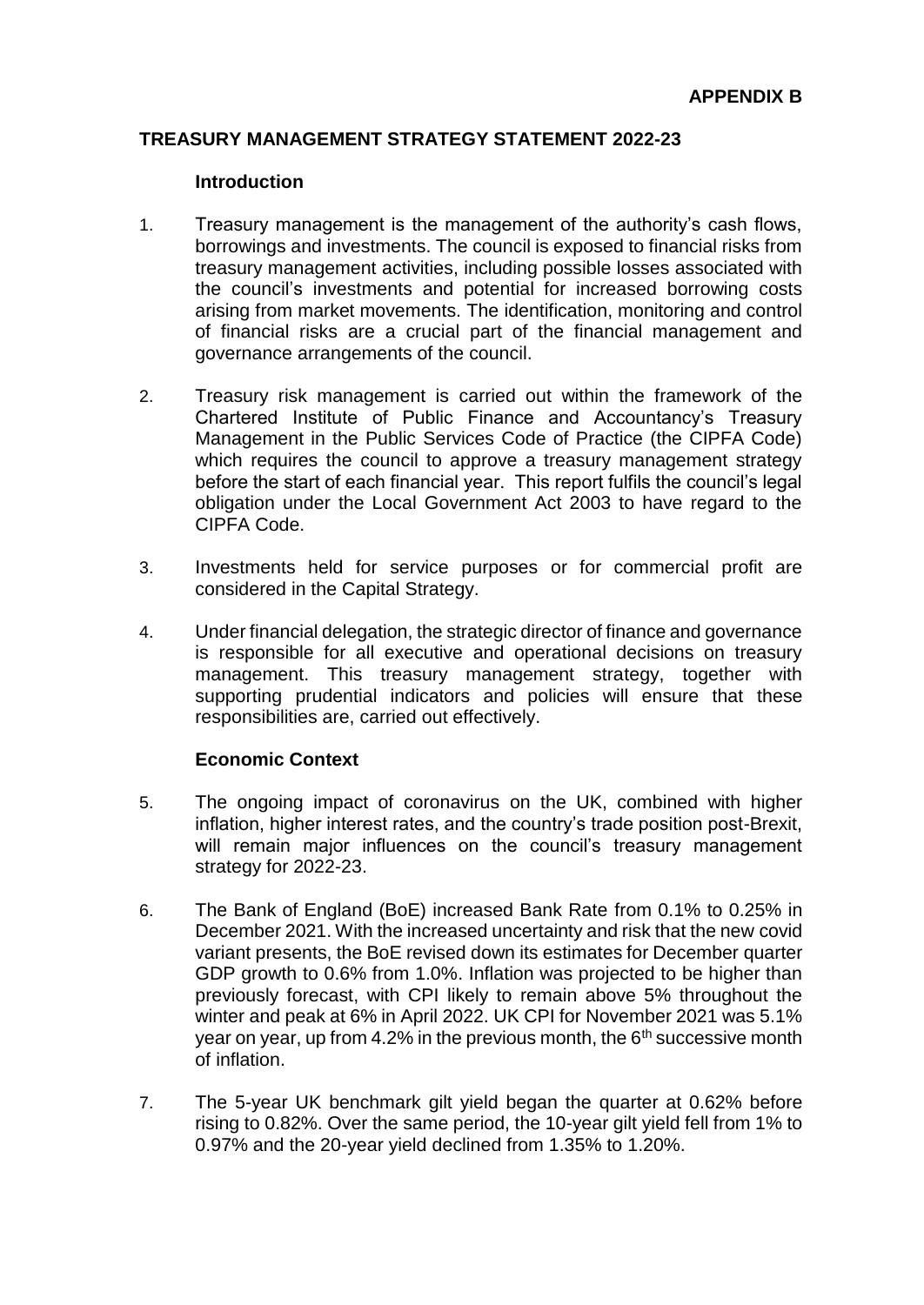The Sterling Overnight Rate (SONIA), which has replaced LIBOR averaged 0.07% over the quarter to December 2021.

## **Net Borrowing Position**

- 8. As at 31 December 2021, the council held £874m of borrowing and £197m of investments.
- 9. The underlying need to borrow for capital purposes is measured by the Capital Financing Requirement (CFR), while usable reserves and working capital are the underlying resources available for investment. The Council's current strategy is to maintain borrowing and investments below their underlying levels, known as internal borrowing.
- 10. The Council has an increasing CFR due to its ambitious capital programme. Based on current forecasts there is an estimated need to borrow up to £1bn by 31 March 2025.

|                                          | 2020-21<br><b>Actual</b><br>£m | 2021-22<br><b>Forecast</b><br>£m | 2022-23<br><b>Estimate</b><br>£m | 2023-24<br><b>Estimate</b><br>£m | 2024-25<br><b>Estimate</b><br>£m |
|------------------------------------------|--------------------------------|----------------------------------|----------------------------------|----------------------------------|----------------------------------|
| General Fund CFR                         | 699                            | 728                              | 835                              | 872                              | 875                              |
| <b>HRA CFR</b>                           | 521                            | 621                              | 964                              | 1,138                            | 1,242                            |
| <b>Total CFR</b>                         | 1,220                          | 1,349                            | 1,799                            | 2,010                            | 2,117                            |
| Less: Other debt liabilities*            | $-91$                          | -86                              | $-101$                           | $-96$                            | $-91$                            |
| <b>Borrowing CFR</b>                     | 1,129                          | 1,263                            | 1,698                            | 1,914                            | 2,026                            |
| Less: External Borrowing**               | $-891$                         | $-831$                           | $-708$                           | $-688$                           | $-667$                           |
| Internal Borrowing / (Over<br>Borrowing) | 238                            | 432                              | 990                              | 1,226                            | 1,359                            |
| Less: Usable reserves                    | $-343$                         | $-293$                           | $-263$                           | $-243$                           | $-223$                           |
| Less: Working capital                    | $-47$                          | $-47$                            | -47                              | $-47$                            | $-47$                            |
| (Investments)/New Borrowing              | $-152$                         | 92                               | 680                              | 936                              | 1,089                            |
| <b>Net Borrowing Requirement</b>         | $-739$                         | $-923$                           | $-1,388$                         | $-1,624$                         | $-1,756$                         |

#### **Balance Sheet Summary**

*\*Leases and PFI liabilities that form part of the Authority's total debt*

*\*\*Shows only loans to which the Authority is committed*

## **Borrowing strategy and debt management activity and position**

- 11. The council's debt management strategy since 2011-12 has been to pursue a policy of internal borrowing, which is the use of existing reserves and balances to temporarily fund capital expenditure rather than the use of external borrowing.
- 12. The use of internal borrowing allows the council to minimise unnecessary external borrowing costs, by only borrowing when needed for liquidity, or to benefit from advantageous borrowing rates. Borrowing in advance of need from a cash flow perspective creates a 'cost of carry' which is the difference between the short term investment income earned through holding cash balances compared against longer term external debt financing costs
- 13. Efficient use of existing council resources to fund capital expenditure through internal borrowing also reduces the council's counterparty risk inherent in the investment of cash balances.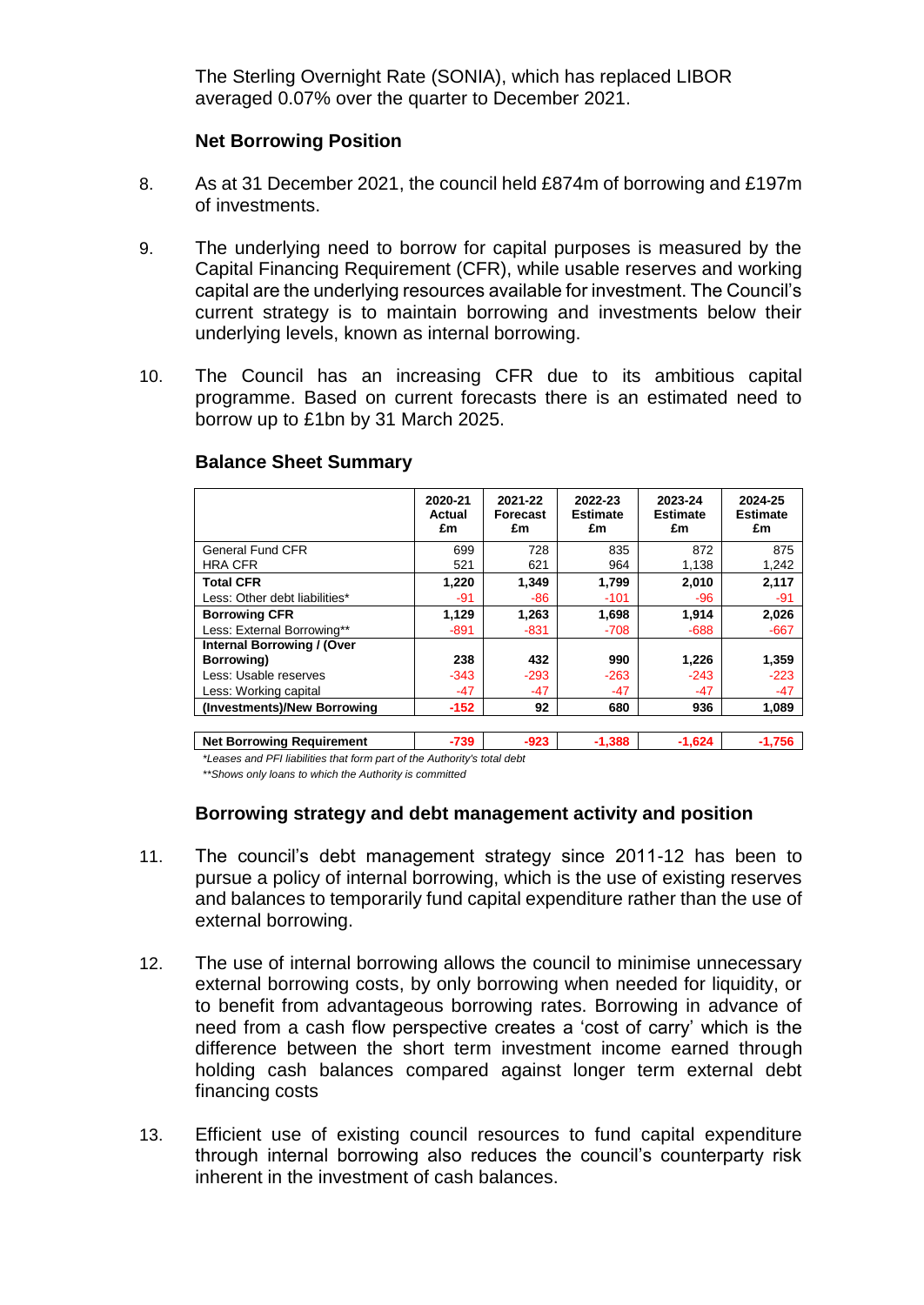# **14. Liability Benchmark**

To compare the Council's actual borrowing against an alternative strategy, a liability benchmark has been calculated showing the lowest risk level of borrowing. This assumes the same forecasts as the forecast balance sheet table above, but that cash and investment balances are kept to a minimum level of £140m at each year-end. This amount includes the Council's strategic investment portfolio of £100m, and a liquidity balance of £40m, to maintain sufficient liquidity.

|                            | 2020-21<br><b>Actual</b><br>£m | 2021-22<br><b>Forecast</b><br>£m | 2022-23<br><b>Estimate</b><br>£m | 2023-24<br><b>Estimate</b><br>£m | 2024-25<br><b>Estimate</b><br>£m |
|----------------------------|--------------------------------|----------------------------------|----------------------------------|----------------------------------|----------------------------------|
| <b>Borrowing CFR</b>       | 1.129                          | 1.263                            | 1,698                            | 1.914                            | 2,026                            |
| Less: Usable reserves      | $-343$                         | $-293$                           | $-263$                           | $-243$                           | $-223$                           |
| Less: Working capital      | $-47$                          | $-47$                            | $-47$                            | $-47$                            | $-47$                            |
| Minimum Investment Balance | 140                            | 140                              | 140                              | 140                              | 140                              |
| <b>Liability Benchmark</b> | 879                            | 1.063                            | 1.528                            | 1.764                            | 1.896                            |

The liability benchmark suggests the Council will require a minimum level of borrowing in 2022-23 of £465m (£1,528m less £1,063m). The actual level of borrowing at year-end depends on whether the Council's spending plans proceed as planned and on the actual timing of borrowing.

- 15. The extent of internal borrowing and the need to refinance scheduled debt repayments, together with potential for interest rate rises in the current financial year, indicated the need for long-term borrowing. The council therefore borrowed £50m from the Public Works Loans Board (PWLB) in December 2021, with maturity terms ranging from 39 to 41 years at approximately 1.6%.
- 16. Drawing of long-term borrowing has been supplemented by a continuation of short-term borrowing from other local authorities, to reduce the overall debt interest expense for the council. The level of short-term borrowing from other local authorities as at 31 March 2021 was £197m.
- 17. This approach to short-term borrowing has continued during 2021-22, with the balance of short-term borrowing from local authorities as at 31 December 2021 being £140m. The weighted average rate of interest on existing short-term borrowing is 0.1%, which is significantly less than longterm rates of borrowing.
- 18. Officers regularly monitor current and forecast interest rates to determine the appropriateness of the internal and short term borrowing approach, so that the reduction in current borrowing costs from use of internal balances is not offset by higher borrowing costs in the future.
- 19. The Covid-19 pandemic has had a significant impact on capital programme delivery in 2021-22, deferring spend to future periods. The re-profiling of capital expenditure into future years has allowed the council to defer external borrowing, reducing the interest cost associated with debt financing.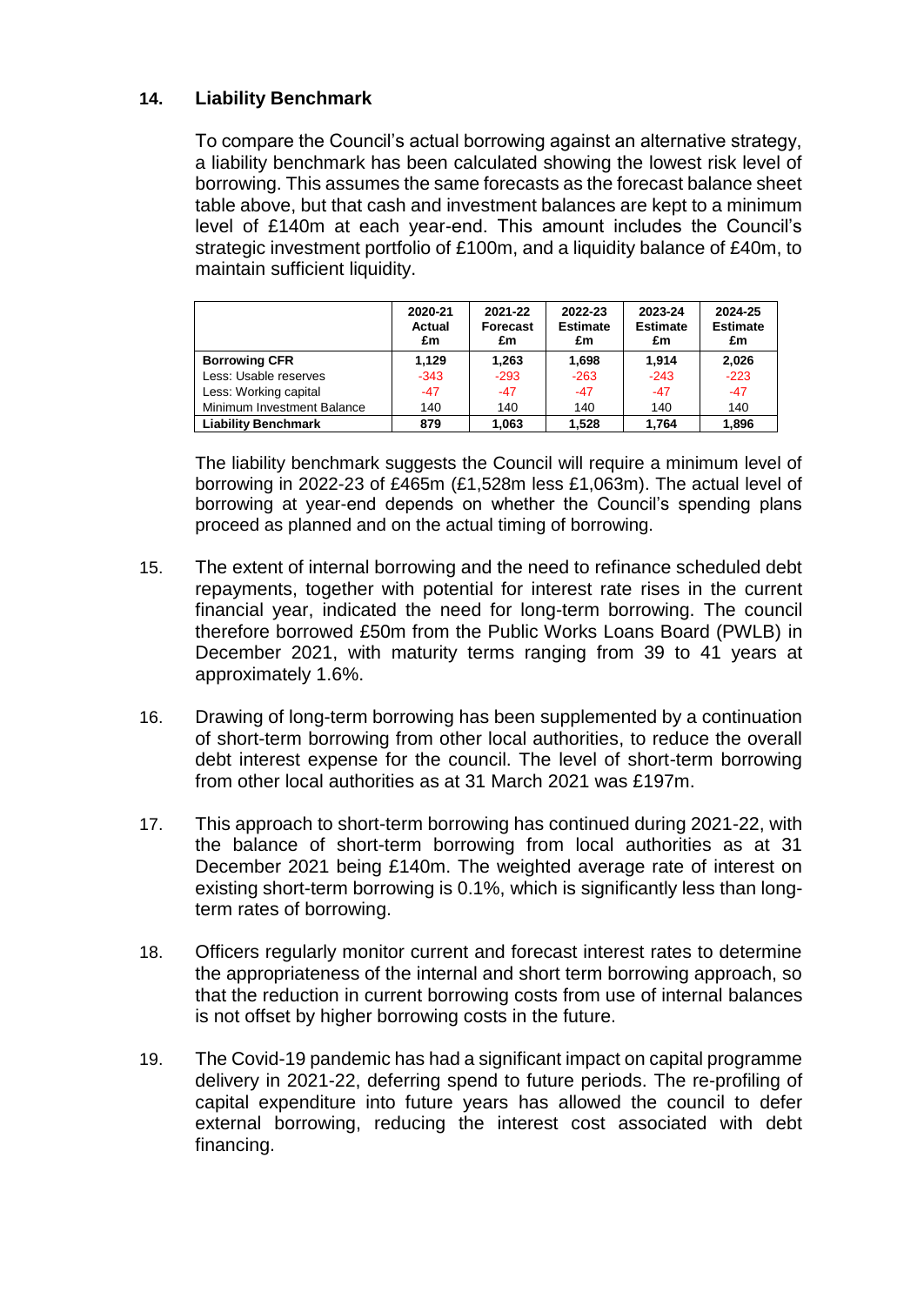- 20. With the exception of £7m of long-term debt from the Mayor of London's Energy Efficiency Fund (MEEF), all historical long-term debt for the council has been drawn from the PWLB. Future borrowing could come from a variety of different sources including banks, other financial institutions and local authorities but the PWLB remains the council's preferred lender.
- 21. PWLB loans are no longer available to local authorities planning to buy investment assets primarily for yield. The council intends to avoid this activity in order to retain its access to PWLB loans.
- 22. All borrowing decisions will be made taking into consideration capital and cash flow forecasts, market conditions, interest rate expectations and the associated risks. The council will also utilise the advice of its external treasury advisor - Arlingclose.
- 23. The council's outstanding debt portfolio, used to fund historical capital expenditure, stood at £688m as at 31 March 2021 with £496m attributable to the HRA and £192m to the general fund.
- 24. The weighted average rate of interest for the council's debt portfolio is 3.4% as at 31 December 2021, 0.1% less than the rate at 31 March 2021.

## **Investment Position and Activity**

- 25. The council holds sizable investment balances, representing income received in advance of expenditure plus balances and reserves held. Investments as at 31 December 2021 were £197m (£151m at 31 December 2020).
- 26. Council resources that are not immediately required for current expenditure are invested in money market instruments in accordance with the MHCLG (now rebranded DLUHC – Department for Levelling Up, Housing & Communities) Guidance on Local Authority Investments and the approved investment strategy. The MHCLG guidance gives priority to security and liquidity and the council's aim is to achieve a yield commensurate with these principles.
- 27. Council investments are managed both in-house and delegated to two external fund managers: Alliance Bernstein and Aberdeen Standard (formerly Aberdeen Asset Management).
- 28. The focus for in-house investment is to meet variable near-term cash liquidity requirements, principally using money market funds and other highly secure, liquid financial instruments.
- 29. Any surplus cash resources not required in the short term to fund council activities is placed with the council's two external fund managers. The fund managers invest for a longer term in UK government gilts, supranational bank bonds, certificates of deposits issued by major banks/ building societies and other financial instruments.